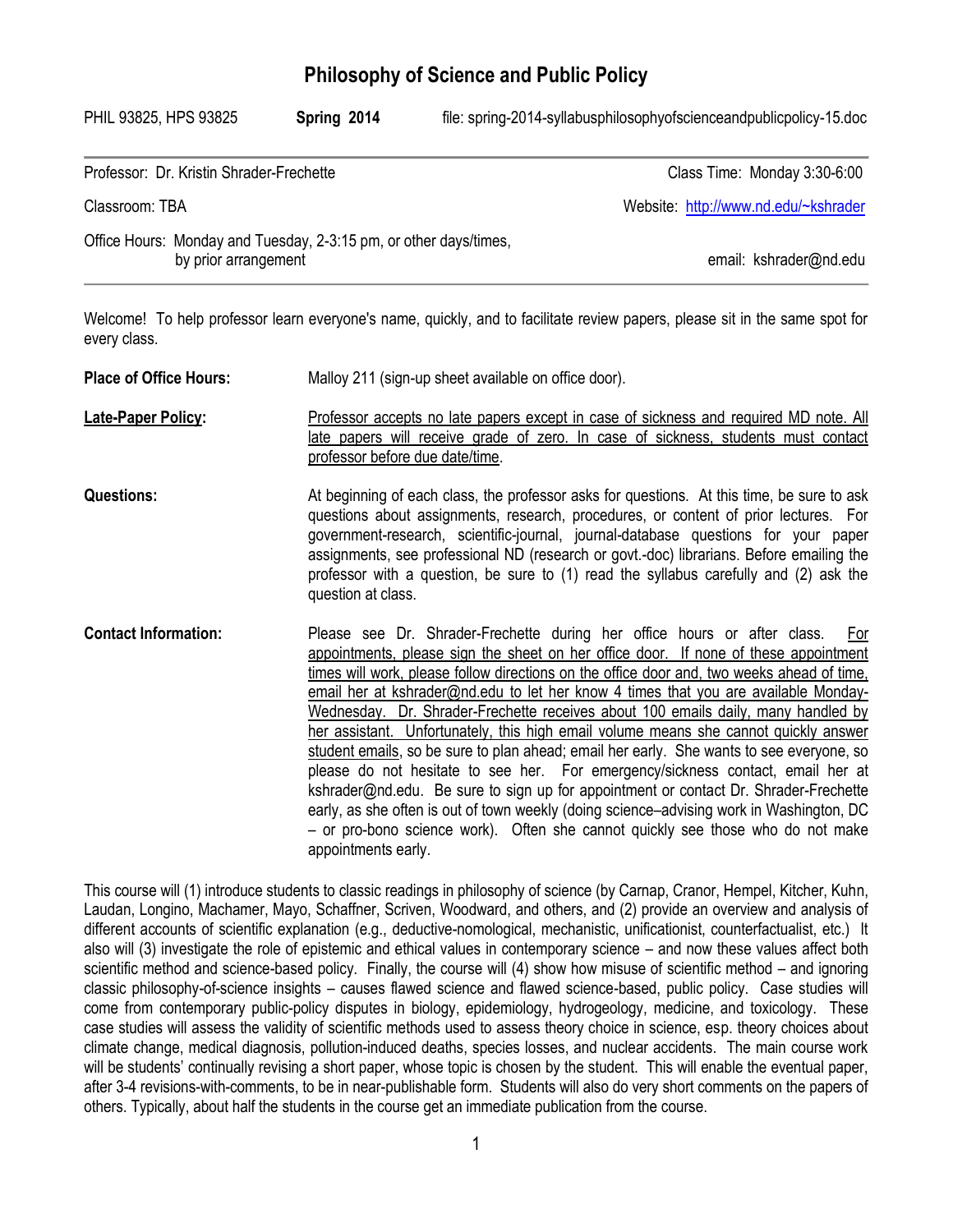| <b>Course</b><br><b>Goals</b>   | $\overline{2}$<br>3<br>4 | to introduce students to a basic overview of the classic texts in philosophy of science<br>to show students that typical mistakes in philosophy of science, epistemology, and logic<br>underlie much flawed science that is misused (often by special interests) so as to support<br>questionable public policy<br>to develop students' logical, argumentative, and analytic skills<br>to help students learn to write a short, publishable paper - through repeated revisions |
|---------------------------------|--------------------------|--------------------------------------------------------------------------------------------------------------------------------------------------------------------------------------------------------------------------------------------------------------------------------------------------------------------------------------------------------------------------------------------------------------------------------------------------------------------------------|
| <b>Class</b><br><b>Readings</b> | 1                        | Thomas McGarity and Wendy Wagner, Bending Science, Harvard U Press, 2008,<br>299 pp., paper \$23.95.                                                                                                                                                                                                                                                                                                                                                                           |
|                                 | $\overline{2}$           | David Michaels, Doubt Is Their Product: How Industry's Assault on Science Threatens Your<br>Health, Oxford University Press, 2008, 265 pp., hardcover \$18.45.                                                                                                                                                                                                                                                                                                                 |
|                                 | 3                        | classic philosophy-of-science articles, supplied by prof. in e form, by Carnap, Cranor,<br>Feyerabend, Harman, Hempel, Jasanoff, Kitcher, Kuhn, Laudan, Lipton, Longino,<br>Machamer, Mayo, Schaffner, Scriven, Shrader-Frechette, Woodward, and others.                                                                                                                                                                                                                       |
|                                 |                          | (no tests or quizzes, but 15 pages of analytic writing, plus 9 pages of revisions)                                                                                                                                                                                                                                                                                                                                                                                             |
| <b>Class</b>                    |                          | one-page BS (bad-science) paper, due at class 3                                                                                                                                                                                                                                                                                                                                                                                                                                |
| <b>Assignments</b>              | $\overline{2}$           | one-page CA (class-analysis) paper for topic in classes 5-12, due class 5. Give prof. a priority-<br>ranked list of 3 topics, eg., 5 Kuhn-con, 6 Mayo-pro, 11 Cranor-pro (OPTIONAL)                                                                                                                                                                                                                                                                                            |
|                                 | 3                        | one-page RP (review papers) of 4 assignments (2,4,5,6 here) for student on left, each of which<br>is due on the same day as the respective main paper is due                                                                                                                                                                                                                                                                                                                   |
|                                 | 4<br>5                   | one-page four-item, AOR (argument-objection-response) paper, due class 7<br>one-page revision of paper 4, AOR-REV paper, due class 8                                                                                                                                                                                                                                                                                                                                           |
|                                 | 6<br>7                   | eight-page FP or final paper, double spaced, based on paper 5, due class 10<br>eight-page revision of paper 6, FP-REV, final-paper revision, double spaced, due class 12                                                                                                                                                                                                                                                                                                       |
|                                 |                          | Accianmente 1, 4, 7 eboys are directed at writing a near publisheble paper by the end of the course, and these four                                                                                                                                                                                                                                                                                                                                                            |

Assignments 1, 4-7 above are directed at writing a near-publishable paper by the end of the course, and these four assignments (all versions of the final paper) are 50+ percent of the course grade.

All assignments must be single spaced , except assignments 6-7, which must be double spaced. There will be no tests or quizzes unless most of class members repeatedly fail to do assigned reading.

Note that **all required papers (1) must have line-numbering and page numbering** (so that prof. can always refer to specific line numbers in making comments on paper), and (2) must make corrections based on professor's earlier criticisms. If papers do not address earlier criticisms of professor, they will lose double points.

Students who do not bring copies of papers for class members; or do not bring 2 copies of R papers for professor; or do not bring copies of papers for professor's box (2 days early), on time, will automatically **lose 5 points** for each failure. R papers are due on dates listed above, at class.

|                                                                                                              | (OPTIONAL)                                                                                                                         |
|--------------------------------------------------------------------------------------------------------------|------------------------------------------------------------------------------------------------------------------------------------|
|                                                                                                              |                                                                                                                                    |
|                                                                                                              |                                                                                                                                    |
|                                                                                                              |                                                                                                                                    |
|                                                                                                              |                                                                                                                                    |
|                                                                                                              |                                                                                                                                    |
|                                                                                                              |                                                                                                                                    |
| Assignment 1<br>Assignment 2<br>Assignment 3<br>Assignment 4<br>Assignment 5<br>Assignment 6<br>Assignment 7 | 10 percent<br>10 percent<br>10 percent<br>20 percent<br>10 percent<br>20 percent<br>10 percent<br>Classroom Analysis<br>10 percent |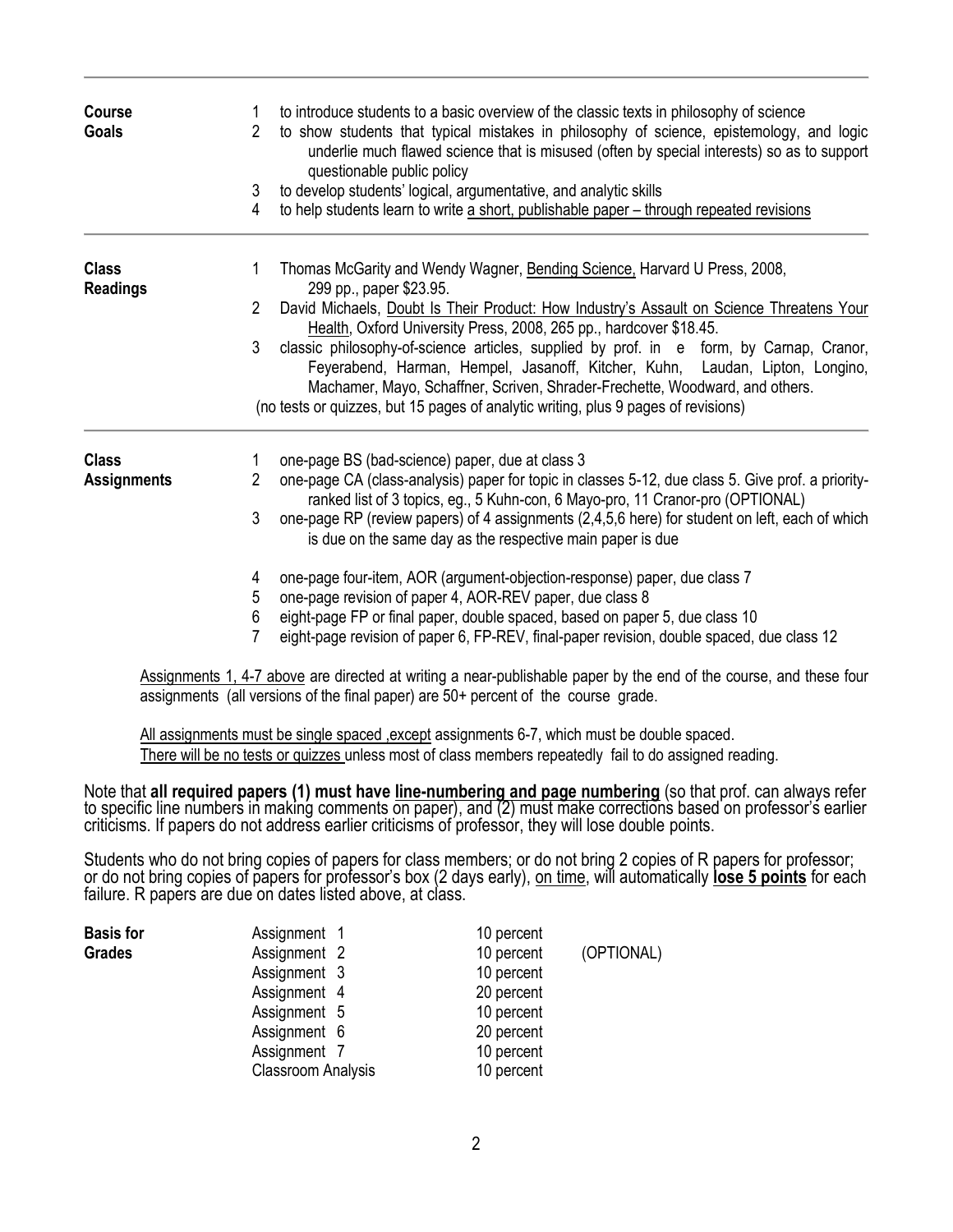# **Format for BS, CA, AOR Papers (One Page Only)**

- 1. State your four-part thesis in the form "A is B because 1, 2, 3, and 4." Sample thesis: "Laudan's comparativist philosophy of science is incomplete because (1) he ignores the role of evidence in science, (2) he is unable to define 'progressive' theory choices, (3) he ignores unsolved problems, and (4) he is unable to explain the role of anomaly in science."
- 2. Provide 3 sentences (including an argument, an objection, and a response to the objection) to support each of the claims 1, 2, 3, 4 that support your thesis. These 3 sentences should be numbered as follows: 1A, 1O, 1R; 2A, 2O, 2R; 3A, 3O, 3R; 4A, 4O, 4R. Each of these 12 sentences should be of the form "A is B because C." Sample 1A, 1O, 1R:
	- (1A) Laudan ignores the role of evidence in science because he says a theory's being tested means only "that it has survived tests its known rivals have failed to pass" (Laudan 1977, 314), and therefore, for Laudan, evidence against a theory can be ignored until some other theory is successful in meeting this evidence.
	- (1O) Laudan does not ignore evidence because he recognizes evidence for what scientists are interested in knowing, and he says scientists are "interested less" in hypotheses' truth or probability than in their ability to "solve empirical problems" (Laudan 1997, 306), or to make "the most progressive theory choices" (Laudan 1977, 30).
	- (1R) Laudan errs in assuming scientists are more interested in evidence for comparative theory assessment, than for truth/probability, because many areas of science (e.g., toxicology, population biology, psycho-metrics, epidemiology) use statistical evidence to assess the probability of single hypotheses, independent of competing hypotheses.
- 3. Use only 1 page for your 12 sentences (1A, 1O, 1R; 2A, 2O, 2R, etc), and use 1 page for references, cited in the style of the journal, Philosophy of Science.
- 4. Use in text citations of the form (author last name, date, page).
- 5. Provide at least 5 references that you use in 12 sentences.
- 6. If students wish, instead of format above, for paper BS, they can follow the format of the paper on p. 4, in which students should (1) state a quotation from some "bad science" source from a non-popular journal, book, government report, or other reputable source—a quotation that reveals the errors you hope to criticize; (2) state your own thesis about these errors; and (3) provide arguments for your thesis.
- 7. If students wish, instead of format above, for paper CA, they can follow the format of the paper on p. 5.

### **POSSIBLE TOPICS FOR BAD SCIENCE AND LATER PAPERS**

Document how (1) heavy metals cadmium, lead may cause neurodegenerative diseases; (2) HM copper, zinc, arsenic may cause neurodegenerative diseases; (3) HM cadmium, lead may bio-magnify up the food chain; (4) HM copper, zinc, arsenic may biomagnify up the food chain; (5) nuclear cleanup at Rocky Flats is incomplete; (6) nuclear cleanup at Hanford is incomplete; (7) diesel should be named a hazardous air pollutant; (8) East LA environmental-pollution-impact report is scientifically flawed and unjust; (9) East LA environmental-health impact report is scientifically flawed and unjust; (10) "trickle-down" is a flawed economic hypothesis; (11) there are no health standards/regulations for ultrafine pollution; (12) there are no special pollution regulations for children—who are more sensitive.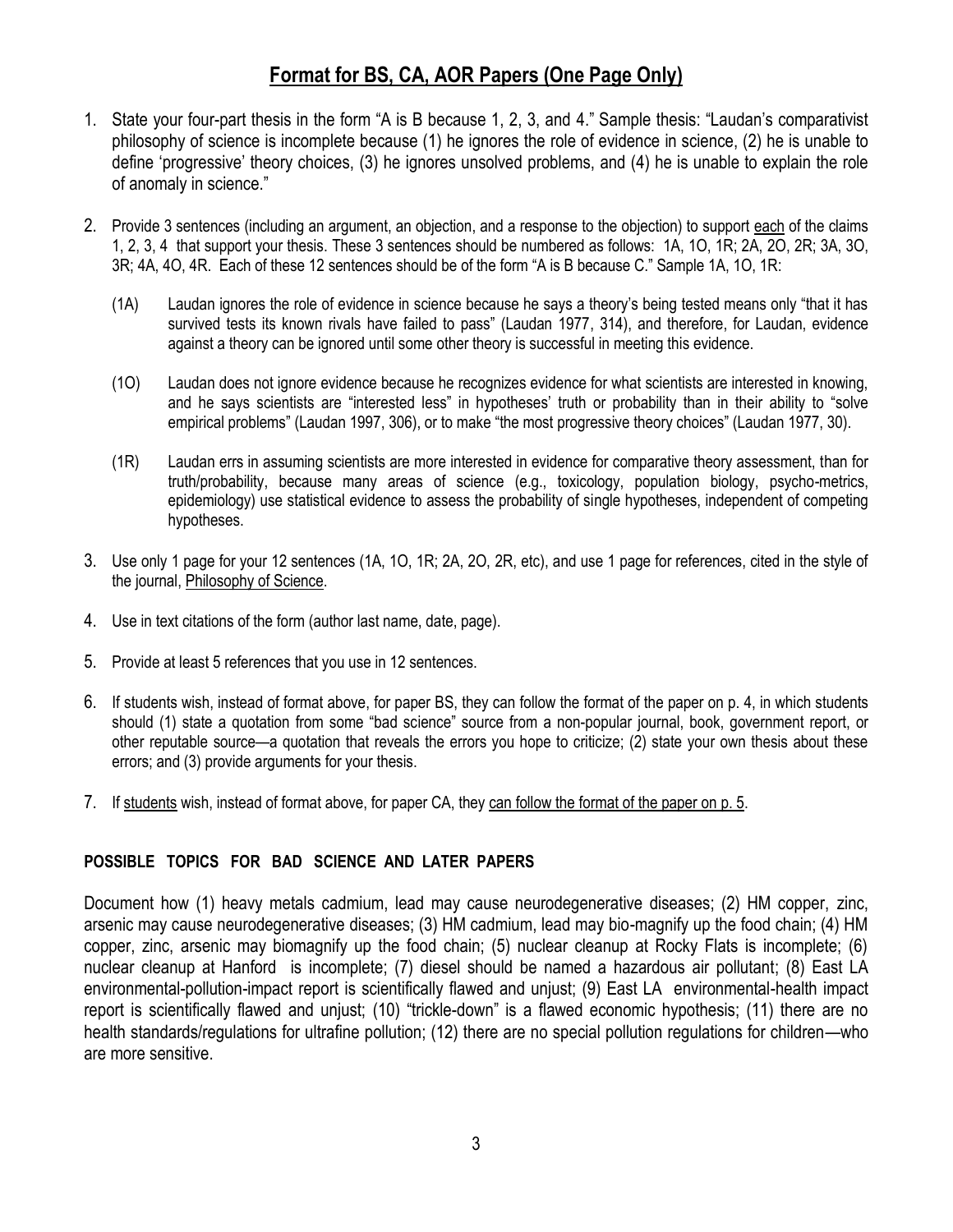### **BS Paper Sample** [an A paper, but references need updating, and lines need numbers] (BASIS OF AOR PAPER)

**BAD SCIENCE QUOTATION:** For "people with childhood exposure to iodine-131 (I-131) fallout from nuclear-weapons testing in Nevada from 1951 to 1962 . . . the risk of developing thyroid cancer is still small . . . less than many other cancers [from other causes] in the general population. Thyroid cancer is rarely life-threatening. . . . [Therefore] routine screening for thyroid cancer is not recommended." (IOM 1998, 113-114).

**Thesis:** At least 5 reasons suggest many US citizens, especially children, were harmed by the nuclear tests and I-131.

1. Many US children were harmed – especially women now about 45-55 old and those who drank milk from backyard cows/goats – because such doses induce thyroid disease; many received lethal radiation doses, above160 rads (IOM 1998, p. 42); 3.5 million US children received doses 50 times above annual background; and all doses are risky (US Congress 1998, pp. 421-439).

2. Although the National Academy of Sciences (IOM 1998) and National Cancer Institute (NCI 1997) minimize fallout-caused cancers, they underestimate them because they calculated only average risk from fallout, ignored the higher risks to children and to the medically sensitive 25 % of the population, ignored all non-cancer thyroid diseases/ deaths, and all effects not caused by I-131 (NCI 1999, pp. B-8 through B-29; Shrader-Frechette 2004).

3. Objectors say average fallout risk was low (IOM 1998), but other groups, like Physicians for Social Responsibility (Rush and Geiger 1997-1998, pp. 1-2), say I-131 cancers are 600-700 % higher than IOM says, and MIT scientists estimate global, USfallout-caused fatal cancers at one million (Makhijani, Hu, Yi 1995).

4. Although objectors claim that I-131 fallout likely caused only several hundred thousand additional cancers, even IOM (1998, p. ES-2) says I-131 doses were "too uncertain" to be used in estimating risk (IOM 1998, p. ES-2); as a result, the I-131 risks are at best uncertain, not low.

5. Objectors say fallout had no obvious effects, but this ignores statistically significant increases in fallout-related childhood leukemias and other cancers (US Congress 1998) and the fact that test-era radiation-risk estimates have been shown to be massive underestimates (Abbott and Barker 1996).

Abbott A, Barker S. 1996. Chernobyl damage underestimated. **Nature** 380 (6576): 658-659.

Institute of Medicine (IOM). 1998. **Exposure of the American People to Iodine 131 from Nevada Nuclear-Bomb Tests***,*  Washington, DC, National Academy Press.

Makhijani, A. Hu, H., and Yih, K. 1995. **Nuclear Wastelands**, Cambridge, MIT Press.

National Cancer Institute (NCI). 1997. **Estimated Exposures and Thyroid Doses Received by the American People from Iodine-131 in Fallout Following Nevada Atmospheric Nuclear Bomb Tests**, NIH Publication 97-4264, Washington, DC, National Institutes of Health.

Rush, D, Geiger, J. 1997-1998. NCI study on I-131 exposure from nuclear testing: a preliminary critique, **Physicians for Social Responsibility** 4 (3, Winter): 1-5.

Shrader-Frechette, K. 2004. Comparativist rationality and epidemiological epidemiology. **Topoi** 23 (1): 153-163.

US Congress. 1998. **National Cancer Institute's Management of Radiation Studies**. Washington, DC, US Government Printing Office.

[Note: This is an "A" paper but would be better with newer references and with numbering of 5 arguments in the thesis.]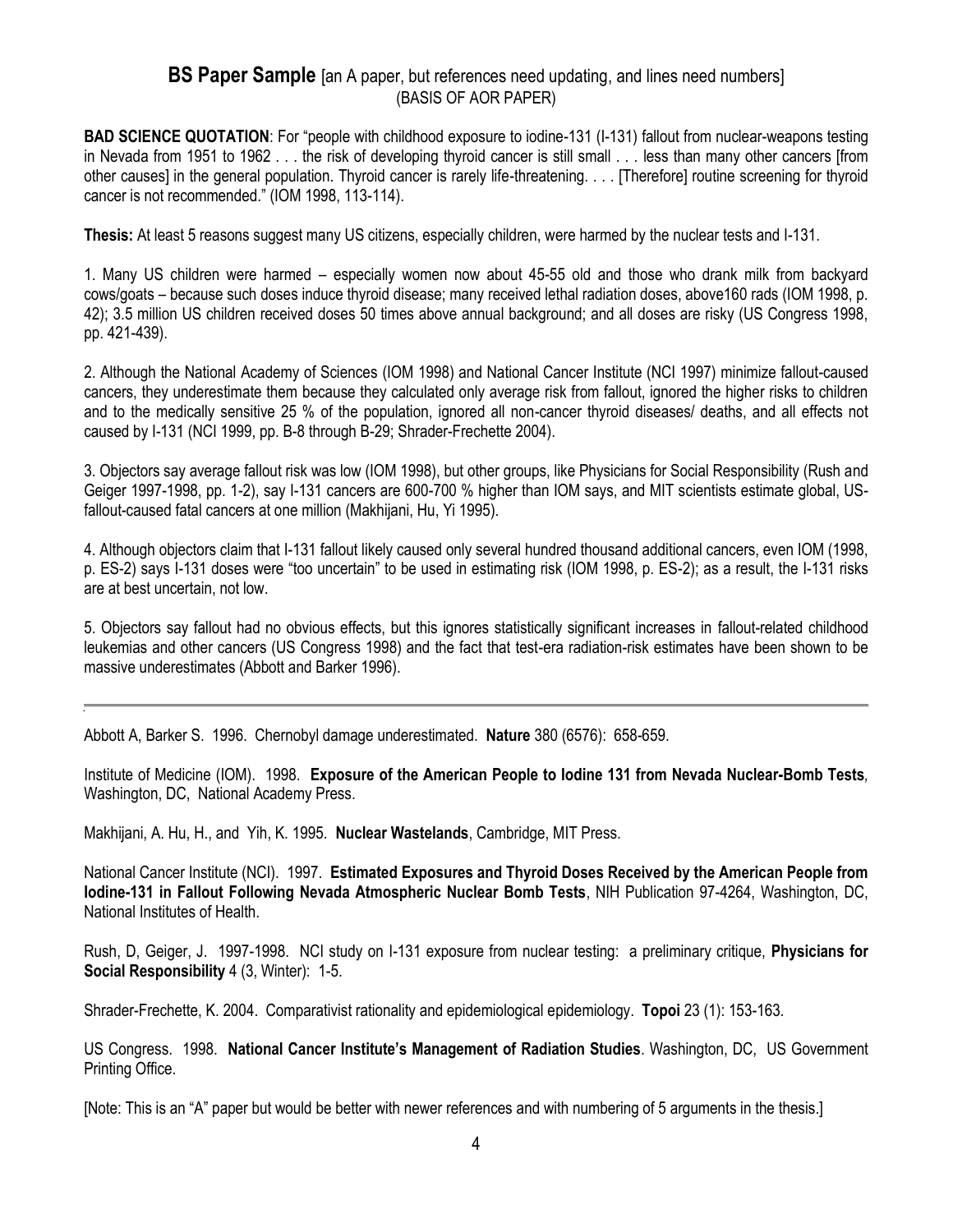#### Singer chapter 9 – Con **[LIKE PAPER ASSIGNMENT CA, THIS 2006 SAMPLE IS AN "A" PAPER AND HAS ONLY MINOR INCOMPLETENESS,**  Julie Kessler **Including Outdated References, and no line numbers.**

**Thesis:** Chapter 9 of *How Are We to Live?* discusses the nature of ethics, dismisses several theories of ethics, and supports some ethical principles that (Singer says) lead to universal concern for others. There are at least 5 reasons to suggest Singer's positive account lacks sufficient evidence and that his dismissal of other theories is unwarranted.

1. Singer discusses the possibility that ethics is gendered and hypothesizes that "the predominance of women in environmental and animal movements therefore suggests a greater readiness to work for larger goals and not just to help oneself or one's own kind" (179) because they have adopted more of an ethics of universal concern, or "care-ethic." However, one study suggests the care-ethic was not significantly higher in female participants who volunteered than in those who did not (Karniol et al 2003). Partly because Singer may erroneously identify behavior and concern, he insufficiently documents the claim that the nature of ethics has a gender component.

2. Singer claims, as R.M. Hare does, that ethics must be "universalizable," that we should be "prepared to prescribe them independently of the role that we occupy" (174), taking the needs and desires of all other beings into account. However, Olson and Svensson (2003) show Hare used the term "universalizable" in only one sense: situations with identical properties merit identical moral judgments. Singer may misinterpret Hare and thus have little Hare support that moral judgments must take into account desires and needs of other beings.

3. On page 172, Singer claims that Christianity creates overwhelming guilt and causes the abandonment of ethics in some people because of unnecessary tension between self-interest and ethics when Christians emphasize "the denial of harmless bodily pleasures, especially sexual pleasures." Yet the philosopher, St. Augustine, argues in his *Confessions* that sexual pleasures can often be harmful, in that they "overcast [one's] heart so that [one] is unable to discern pure affection from unholy desires" (Second Book, ch.2). Singer does not address the possibility that moral rules of sexual purity protect people from some harm, such as blinding one's reason, and he may therefore be unwarranted in dismissing the Christian emphasis on moral rules concerning sexuality.

4. Singer claims the Buddhist tradition is "a failure in social terms" (190) because in Japan, the 'first precept' of Buddhism is not upheld: sentient beings are used as food. However, when Singer judges Buddhism, he is assessing Japanese adherence to Theravada Buddhism, though the Buddhism that was introduced into Japan was a less-strict, less-purification-oriented Mahayana Buddhism (Burtt 1982). In applying the standards of one form of Buddhism to another, Singer may unfairly reject Buddhist ethics.

5. Singer refutes the Kantian concept of morality by showing that horrific Nazi acts (e.g. acts of Adolph Eichmann) were merely a consequence of blindly adhering to duties for their own sake (184). However, Claudia Koonz studied the Nazi motivation for genocide and concluded in her book, *The Nazi Conscience,* that the Holocaust was a result of extreme racism that developed into violence, as German society saw the ethnic majority as morally righteous and denounced corrupting outsiders (Koonz 2005). Given other explanations for the Holocaust, it may be unfair for Singer to dismiss Kantian duty, based on Eichmann's claim of duty.

Burtt, E.A. 1982. **The Teachings of the Compassionate Buddha.** New York, New York: New American Library.

Karniol, R., Grosz, E., Schorr, I. 2003. Caring, Gender Role Orientation, Volunteering. **Sex Roles** 49 (1-2): 11-19.

Koonz, C. 2005. **The Nazi Conscience**. Cambridge, Massachusetts: Harvard University Press.

Olson, J., Svensson, F. 2003. A Particular Consequentialism: Why Moral Particularism And Consequentialism Need Not Conflict. **Utilitas** (15) 2:194-207.

Pilkington, J.G. 1876. **The Confessions of St. Augustine, Bishop of Hippo.** Edinburg: T. & T. Clark. Digitized Oct 3, 2007.

Singer, P. 1995. **How Are We to Live? Ethics in an Age of Self-Interest.** Amherst, New York: Prometheus Books.

[Paper is an A paper, except for needed newer references, line numbering, and listing and numbering arguments in thesis.]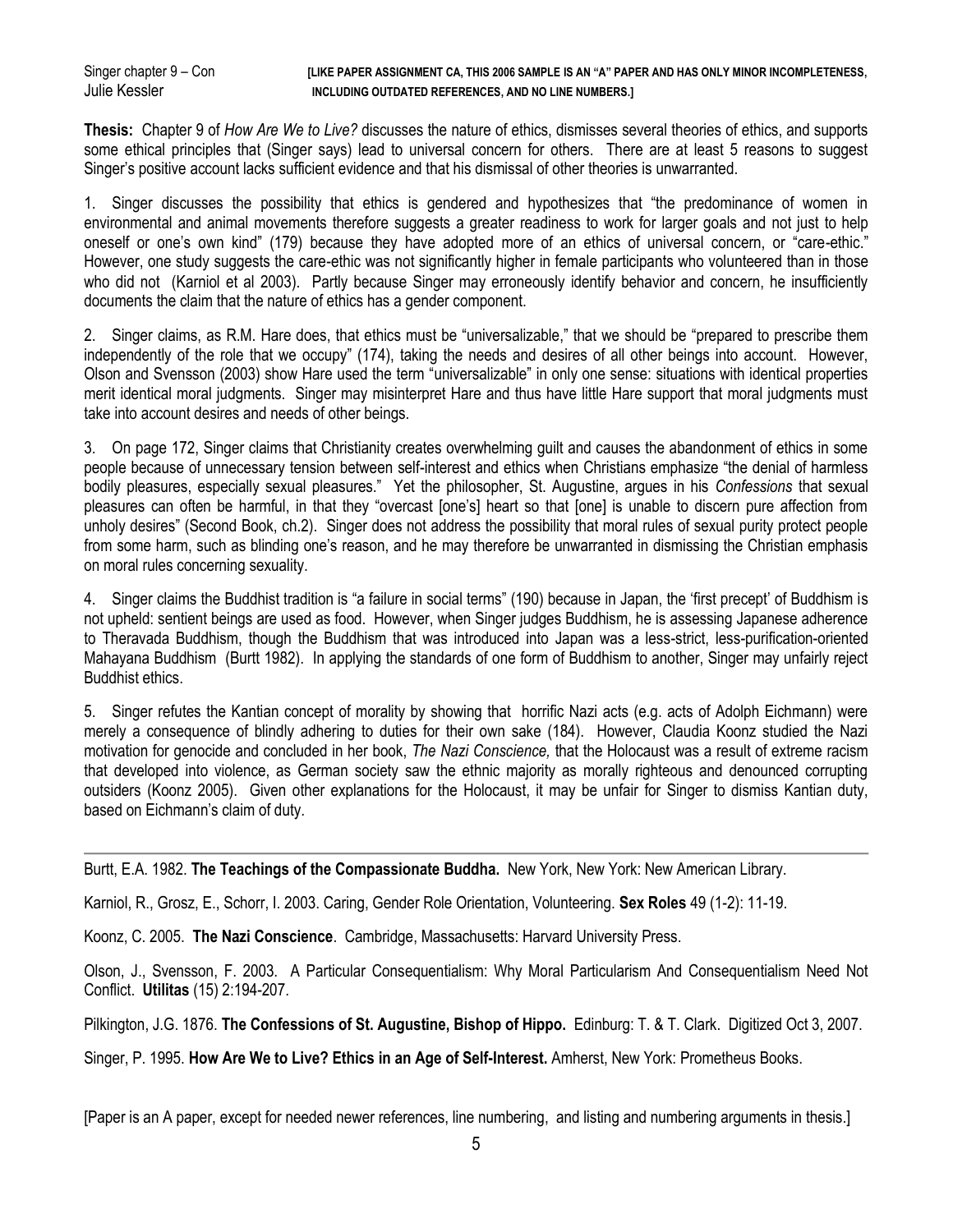# **Additional Requirements, BS, CA, AOR Papers**

Because AOR paper is based on the BS paper, if there are uncorrected problems with the BS paper, there will be massive, compounded problems with the AOR paper. All papers should be succinct, precise, clear, and well argued—with only minor flaws. Your papers should be fine, if you follow my directions and syllabus directions—and if you correct all problems noted on the earlier papers. Use the table/column page, returned by professor, to correct all papers, as instructed earlier.

Remember that your BS, CA, and AOR papers, and their revisions, should:

- (1) contain only argument, and no summary;
- (2) contain no extraneous words, phrases, sentences, comments, redundancies, etc. that are not absolutely necessary to the clean line of your precise argument;
- (3) contain no more than one side of one paper for the arguments, and no more than one side of one page for references;
- (4) avoid use of "this" as pronoun, passive voice, rhetorical questions;
- (5) contain enveloped copies of all prior, corrected/graded drafts of those papers, so that I can ensure you are not repeating the same mistakes that I corrected earlier;
- (6) list (and number) the main specific arguments in the thesis;
- (7) be crisp, clear, and well argued, in a concise way, so that we all easily can check the logic, and so that all papers look like the sample papers in the syllabus;
- (8) not contain any question-begging claims where you say "A is B" when you should be saying "A is B because C."

Ideally, the BS, CA, and AOR papers should be of the form:

Smith (errs) (is correct) to say "A is B because C" because Smith assumes/ is (in) complete/ is (in) consistent/ is (in) coherent/ etc in claiming D—because E.

Remember, your papers should look like the sample papers in the syllabus—which have no footnotes or endnotes and no extraneous material—only arguments. In particular, for excellent AOR papers, see two undergraduate papers, "Sample Paper McCann P1," and "Sample Paper Nowalk P," both of which can be found under "ND Course Material" on my website at <www.nd.edu/~kshrader> or see my EJ syllabus, on my website, under "ND Courses." Note than McCann and Nowalk papers have other material in them, besides AOR, but at least you can see what good AOR argument-chunks look like. They are not "woolly," not confusing, not full of extraneous material.

### **Instructions FP paper**

Your FP paper (4-8 pp. maximum) should have 9 parts, each of which is numbered and labeled, so that I can tell what you are trying to do. These parts are given below:

- 1 [Snappy] Title;
- 2 [One-paragraph] Abstract of no more than 100 words (use frame and your basic arguments to do this);
- [Very short, one-paragraph] Hook to motivate readers;
- 4-5 [One paragraph that provides a] Frame for your paper and a history of the literature on the problem you are discussing;
	- 6 [One paragraph that explains the] Importance of the unsolved problem, and your solution to it, either theoretically or practically, or both;
	- 7 [The main body of your paper, which follows the argument, objection, response outline; which has one section (of the paper) for the] First Argument-obj-resp, a second section for the Second Argument-obj-resp, a third section…..; and which develops/explains/argues for each A,O, and R;
	- [A one-paragraph] Conclusion that repeats what you have done and suggests further avenues for research;
	- 9 [An alphabetical list of] References that is complete, consistently formatted, and follows the style of the journal Philosophy of Science. If you plan to submit to another journal than Philosophy of Science, submit the style-format page for that journal, so that I can check your formatting.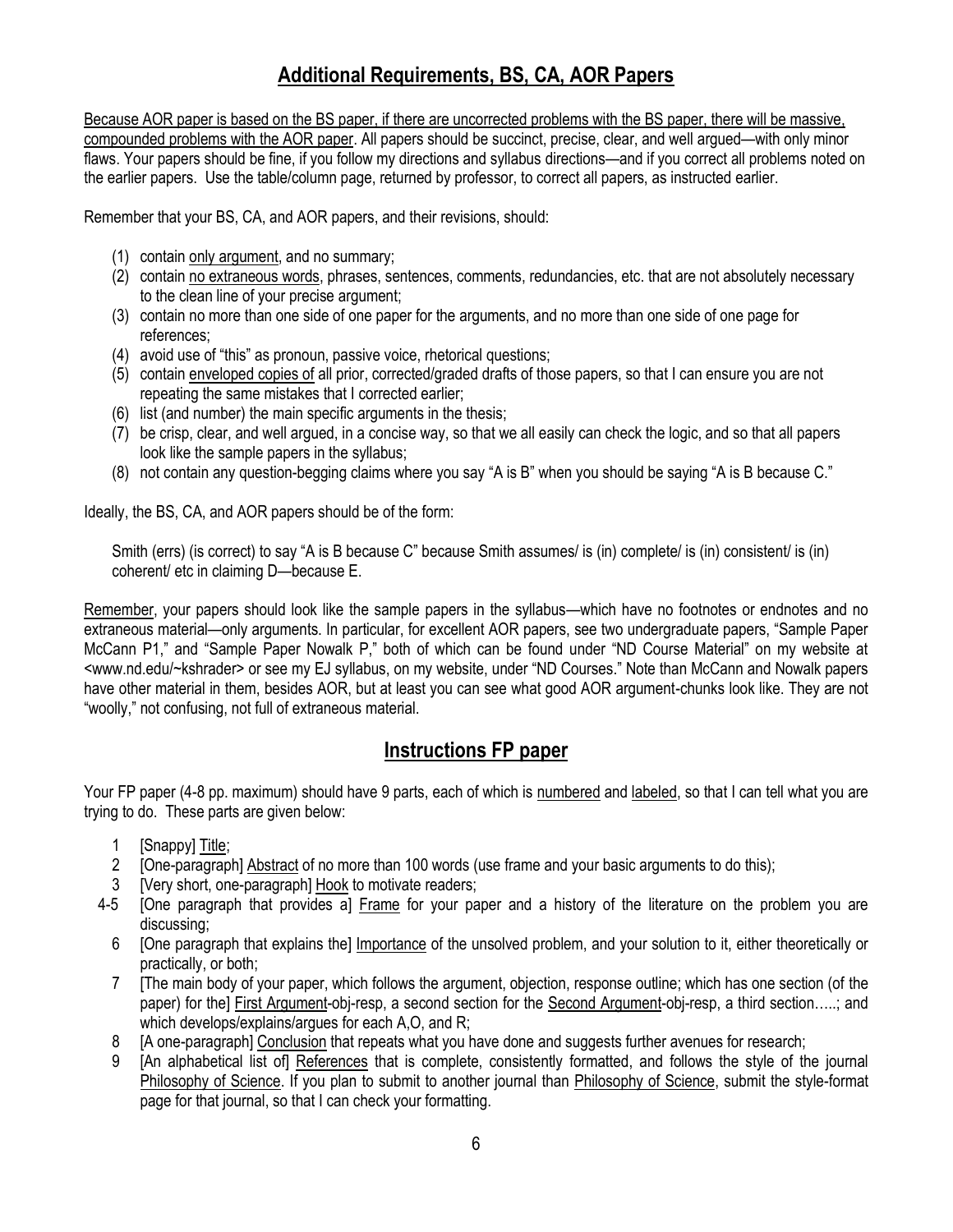# **Instructions, FP Paper, Continued**

Up to this point, recall that you have written a "bad-science" paper, as well as an "argument-objection-response" paper, based on the bad-science paper. The goal now is to prepare your final paper FP. To help you with this task, I give below some further instructions that make the paper-writing process more explicit. Recall that the purpose of the bad-science and other paper is to provide a case study and beginning argument for a final paper. To get a good FP, your paper needs to have 9 parts, noted in the previous section of this paper (title, abstract, … conclusion, references). In addition to these 9 parts, your paper must meet 3 additional criteria, new, citations and support. For more details on these 9 "parts" and 3 criteria, see below:

Part 4, **F FOR FRAME**: Be sure to frame your paper so that your existing argument or case study or science problem is an example of a bigger conceptual, ethical, or factual problem. This framing means that you have a target journal in mind for your publication, and that you frame your material in terms of a phil science problem, an EJ problem, an ethics problem, a policy problem, or a science-education problem. This frame for your paper will be apparent in the abstract you provide for the paper (100 words max).

Part 5, **L FOR LITERATURE AND HISTORY**: Do a literature check on the problem you are discussing, your thesis, the relevant arguments, etc., and provide a one-paragraph history of work on this problem. That is, you need to know, really well, all the relevant literature on the topic that your paper addresses—so that you can provide a context of who, when, where, how this problem has been addressed. Use indices to do this work, to be sure that you catch major journals and books.

Part 6, **I FOR IMPORTANCE**: After you do the L step, above, you need to write one paragraph to explain why the problem you address is important, either theoretically or practically, and why addressing it will likely lead to important consequences for scholarship, for philosophy, for science, for policy, or for practice, etc.

Part 7, **B FOR BODY**: Write one section for each AOR chunk (4 such chunks).

Criterion **N FOR NEW**: After you have done a literature check on the problem you are discussing (step L above), you need to make sure that your proposed paper does not "reinvent the wheel." Remember that journals are interested only in something new. You can repeat points made by others, but you will need (1) to cite all/most of the other authors that make similar points, and (2) you will need to be sure that most of your paper adds something genuinely new to analysis of the problem. Otherwise, no one will publish your paper.

Criterion **C FOR CITATIONS**: Be sure that you have citations, esp. Quotations when needed, for each argument, for each objection, for each response. Every A, O, R needs not only (1) citations, but also (2) an example to back it up and to illustrate your point. Be sure that you have, also, (3) claims of the form "A is B because C"—and that you make no question-begging claims anywhere in the paper. You can use in-text citations, following the standard scientific and philosophy-of-science format, e.g., (Smith, 2009, p. 84).

Criterion **S FOR SUPPORT**: In connection with step L above, be sure that you have citations to everyone/most of the people who make the similar kinds of mistakes as those that you criticize—so that your paper looks as if you are not attacking one stray lunatic—but a powerful position. Papers that attack widespread, powerful positions are more important and more likely to be published than those who attack one lone lunatic. Hence, try to (1) generalize the targets of your paper by getting other citations to other related literature, and try to (2) show that the position you attack is widespread, and why it is so.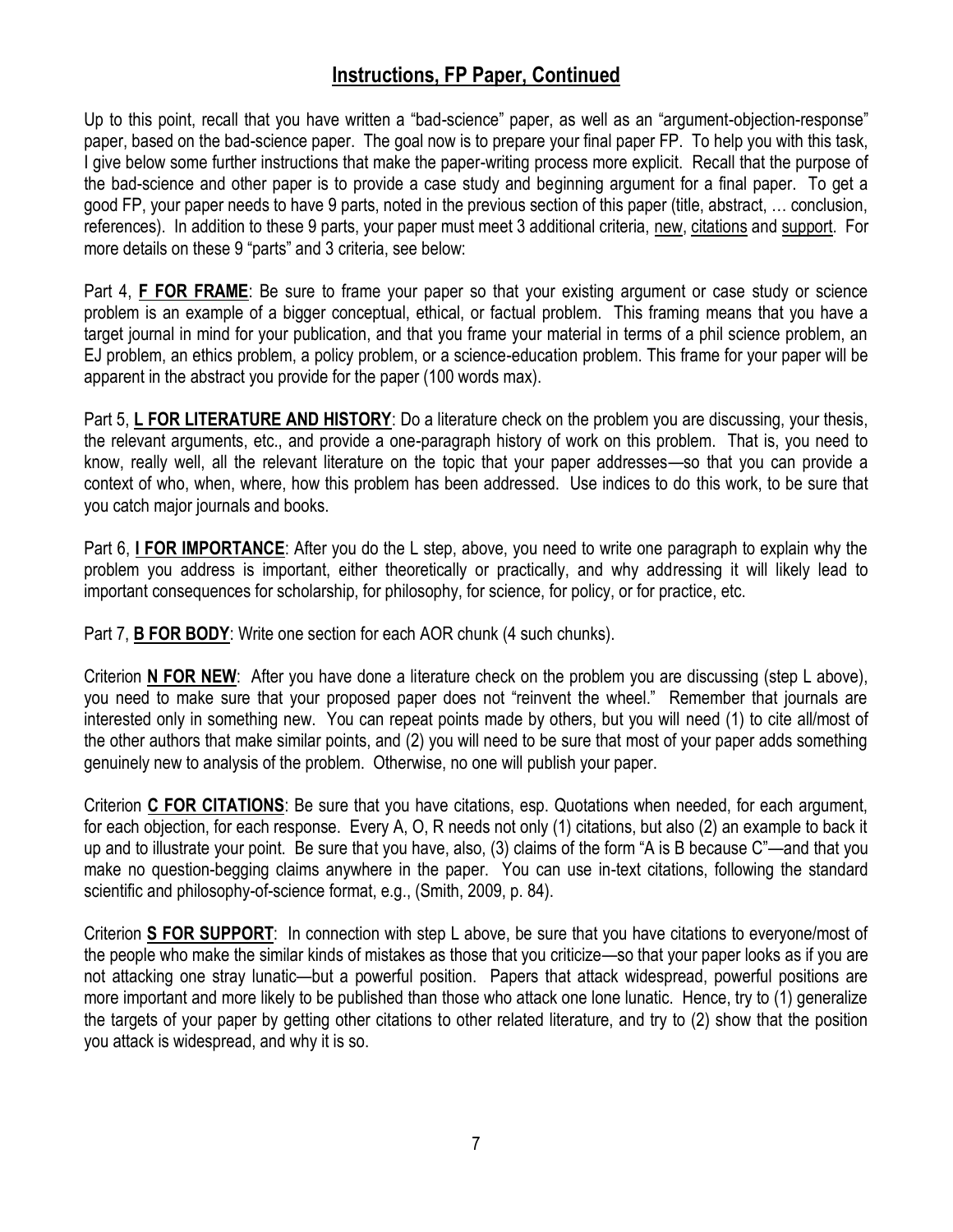# **Format for 1-Page (Only) Assignment, Paper RP (Review Paper):**

4 one-page **review papers (RP),** of assignments 2, 4, 5-6, of persons on your immediate left, are due at class on same day as the person's papers are due. Bring copy for professor (and for everyone in class) of review papers of assignments 2, 4-6. Each of these 4 papers must have at least 6 numbered sentences (3 positive, 3 constructive criticism), with blank lines between points, assessing the paper. Use the 5 criteria. Separate sentences/points should be numbered, and skip at least one line after each point. Each sentence must be of the form: "A is B because C." Each sentence should list a precise argument or reference being evaluated. Sample positive sentence: "Mary Smith's argument 3 is more convincing because it effectively answers a prominent objection to her thesis, namely that the consensus of journal articles does not agree with her position." Sample constructive-criticism sentence: "Joe Brown's second argument is weak because, although Joe seems possibly correct to argue that his grandmother's breast cancer occurred because of her taking menopausal hormones, Joe does not systematically eliminate other likely causes of her cancer, such as family history or genetics." Mention specific arguments and claims of author, and make no general statements about the paper. Avoid hasty generalizations, such as "Joe's paper is good because. . . ." Have someone else read paper, to check for problems of logic, clarity, or grammar. No later than 48 hours prior to class beginning, people whose papers are being evaluated should give professor hard copy in 211 Malloy box and should send professor and their evaluator final email copies of their papers. In email subject line, put: "Paper for PS." If authors do not send paper to professor and evaluators in time, authors will lose 20 points. Always check the grammar sheet, given by professor, before you turn in your paper. Format: at center top of paper R, put: "Review of Joe Smith Paper." Skip 2 lines, and at far left, put your own name, followed by: "PH Class." Class-analysis grade will depend partly on how well you present RP in class. Be sure to bring extra copy of RP paper to class, so that you can present it. Develop each RP point completely and precisely, and give full reasons for each point. Students who forget extra copies of RP papers will lose 5 points.

### **ABOUT THE PROFESSOR**

Kristin Shrader-Frechette has degrees in mathematics and in philosophy of science and has done 3 post-docs, one in hydrogeology, one in economics, and one in population biology/community ecology. Author of 380 professional papers and 16 books, KS-F has had her work translated into 13 languages. It has appeared in science journals such as Science, BioScience, Health Physics and Quarterly Review of Biology, as well as in philosophy journals such as Ethics, Philosophy of Science, and Journal of Philosophy. Her 2007 book is Taking Action, Saving Lives, and her latest book, What Will Work, appeared in 2011. Shrader-Frechette has addressed the national academies of science in 3 nations and advised various foreign and US governments, the UN, and the WHO on science-related issues, e.g., quantitative risk assessment. Shrader-Frechette just finished 2 terms on the US EPA Science Advisory Board. She also has served on many committees and boards of the US National Academy of Sciences, the UN, the WHO, and the International Commission on Radiological Protection. Her HPS research has been funded continuously by NSF for 27 years. She is Past President of the Risk Assessment and Policy Association, the International Society for Environmental Ethics, and the Society for Philosophy and Technology. She is on the editorial board of 18 top journals, including Philosophy of Science, and was a candidate for the presidency of the Philosophy of Science Association in 2013. See her website at [www.nd.edu/~kshrader.](http://www.nd.edu/~kshrader)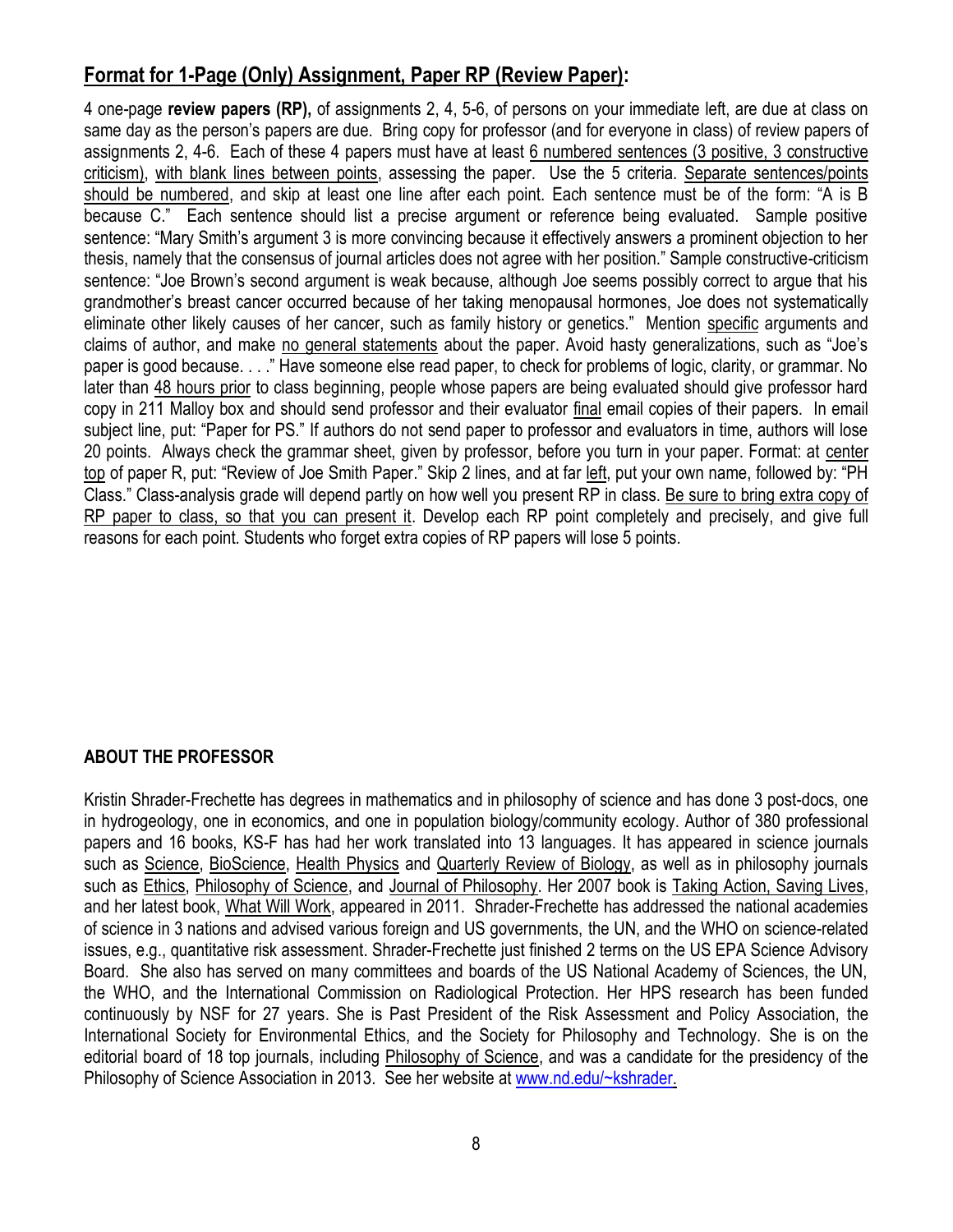### **PHILOSOPHY OF SCIENCE AND PUBLIC POLICY**

# **OUTLINE OF LECTURES, ASSIGNMENTS, AND DISCUSSIONS**

| Monday 1-13-14 | From Carnap and Hempel to Feyerabend: Alternative Accounts of Scientific<br>1<br><b>Explanation</b>                                           |                                                                                                                                                                                                                                                                                                                                                                                                         |  |  |
|----------------|-----------------------------------------------------------------------------------------------------------------------------------------------|---------------------------------------------------------------------------------------------------------------------------------------------------------------------------------------------------------------------------------------------------------------------------------------------------------------------------------------------------------------------------------------------------------|--|--|
|                | 1.1 Lecture-Discussion                                                                                                                        | Introduction to course; course overview<br>2<br>"Big picture" lecture on the scientific-explanation continuum<br>3<br>KS-F on climate change, data trimming, and Rolling Stone<br>KSF on ATSDR and the death of toddler Emily Pearson<br>4<br>Read Bokulich paper before this class.<br>5<br>(total reading: 19 pages)                                                                                  |  |  |
|                | 1.2 Student Analysis                                                                                                                          | Discuss topics above during classroom exchanges.                                                                                                                                                                                                                                                                                                                                                        |  |  |
| $1 - 20 - 14$  | $\boldsymbol{2}$<br>The Logical-versus-Historical-School Debate in Philosophy of Science<br>and Its Separatist Consequences for Public Policy |                                                                                                                                                                                                                                                                                                                                                                                                         |  |  |
|                | 2.1 Lecture-Discussion                                                                                                                        | Students choose CA paper topics (3 ea); due today<br>1<br>$\overline{2}$<br>Read Carnap, Philosophical Foundations of Physics, chs. 23-<br>25 (19 pages)---and (optional only) Hempel-Oppenheim,<br>"Studies in the Logic of Explanation," Phil. of Science<br>Read Feyerabend article (8pp)<br>3<br>Read McGarity-Wagner, Bending Science, 1-59<br>4<br>(total reading: 107 pp., 59 of which are easy) |  |  |
|                | 2.2 Student Analysis                                                                                                                          | Discuss and analyze readings above during classroom exchanges.                                                                                                                                                                                                                                                                                                                                          |  |  |
| $1 - 27 - 14$  | 3<br><b>Scientific Consensus and Popper's Falsificationism:</b><br>The Case of Climate Change Science                                         |                                                                                                                                                                                                                                                                                                                                                                                                         |  |  |
|                | <b>BS PAPER DUE</b>                                                                                                                           | (e.g., false-negative cancer studies, etc.)                                                                                                                                                                                                                                                                                                                                                             |  |  |
|                | 3.1 Lecture-Discussion                                                                                                                        | Read Popper (5 pp)<br>2<br>Read Oreskes (30 pp)<br>3<br>Read Michaels, Doubt, ix-44, 192-211<br>(total reading: 99 pp., 64 of which are easy)                                                                                                                                                                                                                                                           |  |  |
|                | 3.2 Student-Analysis                                                                                                                          | Students present BS papers; class will discuss/analyze first half of<br>student BS papers.                                                                                                                                                                                                                                                                                                              |  |  |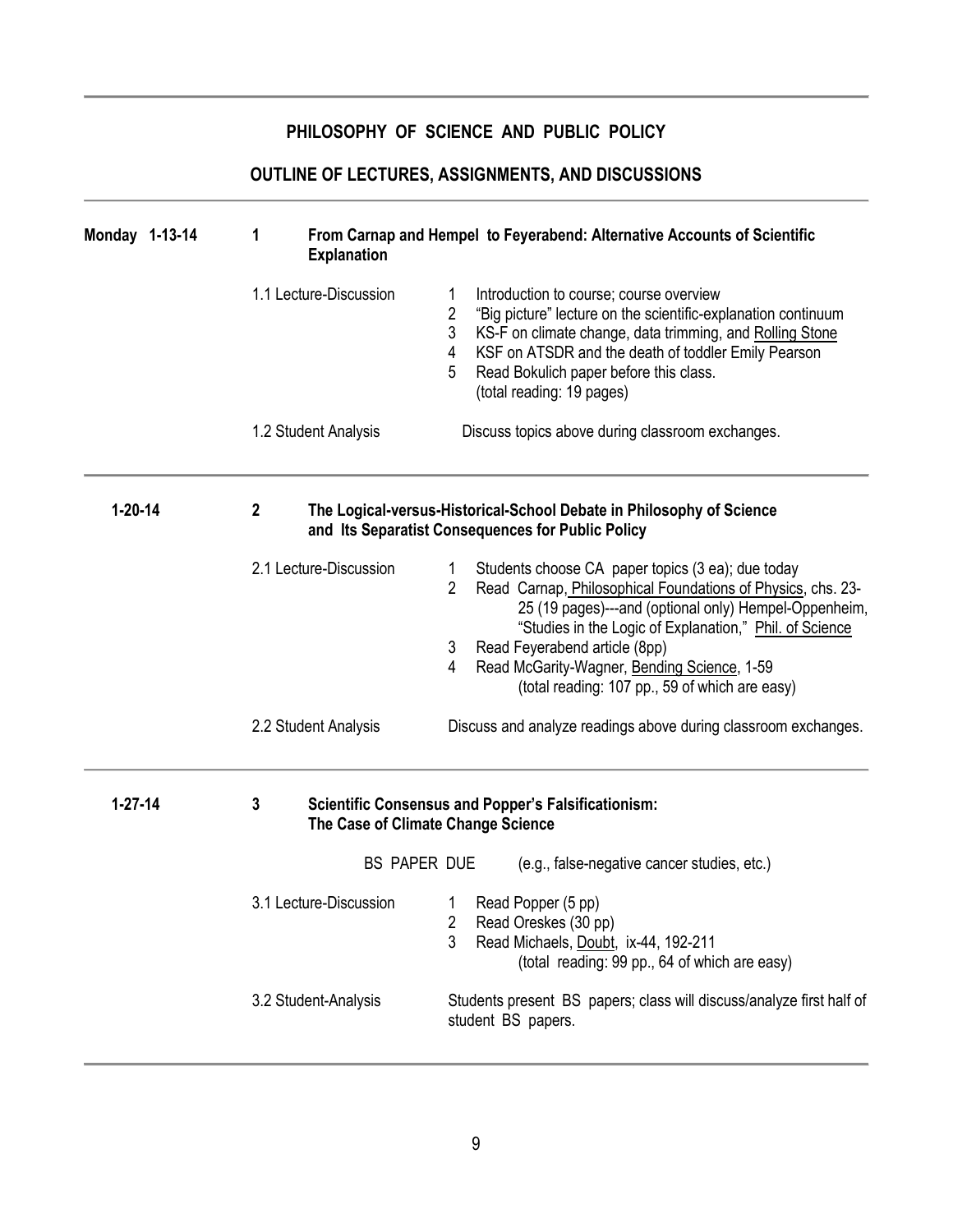| $2 - 3 - 14$  | Laudan, Schaffner, and the Historical School in Philosophy of Science:<br>4<br><b>Comparativist Accounts of Scientific Explanation</b> |                                                                                                              |                                                                                                                                                                                                                                                                                                                                                                                                                                               |  |
|---------------|----------------------------------------------------------------------------------------------------------------------------------------|--------------------------------------------------------------------------------------------------------------|-----------------------------------------------------------------------------------------------------------------------------------------------------------------------------------------------------------------------------------------------------------------------------------------------------------------------------------------------------------------------------------------------------------------------------------------------|--|
|               | 4.1 Lecture-Discussion                                                                                                                 | 1<br>$\overline{2}$<br>3<br>$(10 \text{ pp})$<br>4                                                           | KS-F on theory comparison, necessary, but often flawed, as in<br>risk comparisons; fallacy of false analogy<br>Read Schaffner, "Theory Structure in the Biomedical<br>Sciences," from J of Medicine and Philosophy (40pp)<br>Read Laudan, "How about Bust?" from Philosophy of Science<br>Read KSF on comparativist philosophy of science (Laudan)<br>from Philosophy of Science (11pp)<br>(total pages to read = 61, none of which are easy) |  |
|               | 4.2 Student Analysis                                                                                                                   | half of student BS papers.                                                                                   | Students present BS papers; class will discuss/analyze second                                                                                                                                                                                                                                                                                                                                                                                 |  |
| $2 - 10 - 14$ | 5                                                                                                                                      | Carnap to Kitcher, Kuhn, Longino, and Scriven, to Latour<br><b>Alternative Accounts of Values in Science</b> |                                                                                                                                                                                                                                                                                                                                                                                                                                               |  |
|               |                                                                                                                                        | CA AND RP PAPERS DUE                                                                                         |                                                                                                                                                                                                                                                                                                                                                                                                                                               |  |
|               | 5.1 Lecture and Discussion                                                                                                             | 1<br>$\mathbf{2}$<br>3<br>Read Scriven on value judgments (28 pp)<br>4<br>5                                  | KS-F will do "big picture" lecture on values in science.<br>Read Carnap in Minn. Studies in Philosophy of Science (38 pp)<br>Read Longino, "Beyond Bad Science," STHV, 1983 (10 pp)<br>Read Kuhn, ch. 13 of Essential Tension (13 pp)<br>(total pages to read = 89, 23 of which are easy)                                                                                                                                                     |  |
|               | 5.2 Student Analysis                                                                                                                   |                                                                                                              | Pro Kuhn <u>Connective Connection Connective Connection</u>                                                                                                                                                                                                                                                                                                                                                                                   |  |
|               |                                                                                                                                        |                                                                                                              |                                                                                                                                                                                                                                                                                                                                                                                                                                               |  |
| 2-17-14       | Epistemic or Methodological Value Judgments in Science<br>6<br><b>And Their Public-Policy Consequences</b>                             |                                                                                                              |                                                                                                                                                                                                                                                                                                                                                                                                                                               |  |
|               | 6.1 Lecture-Discussion                                                                                                                 | 1<br>stats<br>$\mathbf{2}$<br>3                                                                              | KS-F overview of methodological value judgments, esp. in<br>Read Mayo on sociological & metascientific explanation (30pp)<br>Read McGarity-Wagner, Bending Science, 60-228                                                                                                                                                                                                                                                                    |  |
|               |                                                                                                                                        |                                                                                                              | (total pages to read = 198, of which 168 are easy)                                                                                                                                                                                                                                                                                                                                                                                            |  |
|               | 6.2 Student Analysis                                                                                                                   |                                                                                                              | Pro McGarity-Wagner___________________________Con M-G___________________________                                                                                                                                                                                                                                                                                                                                                              |  |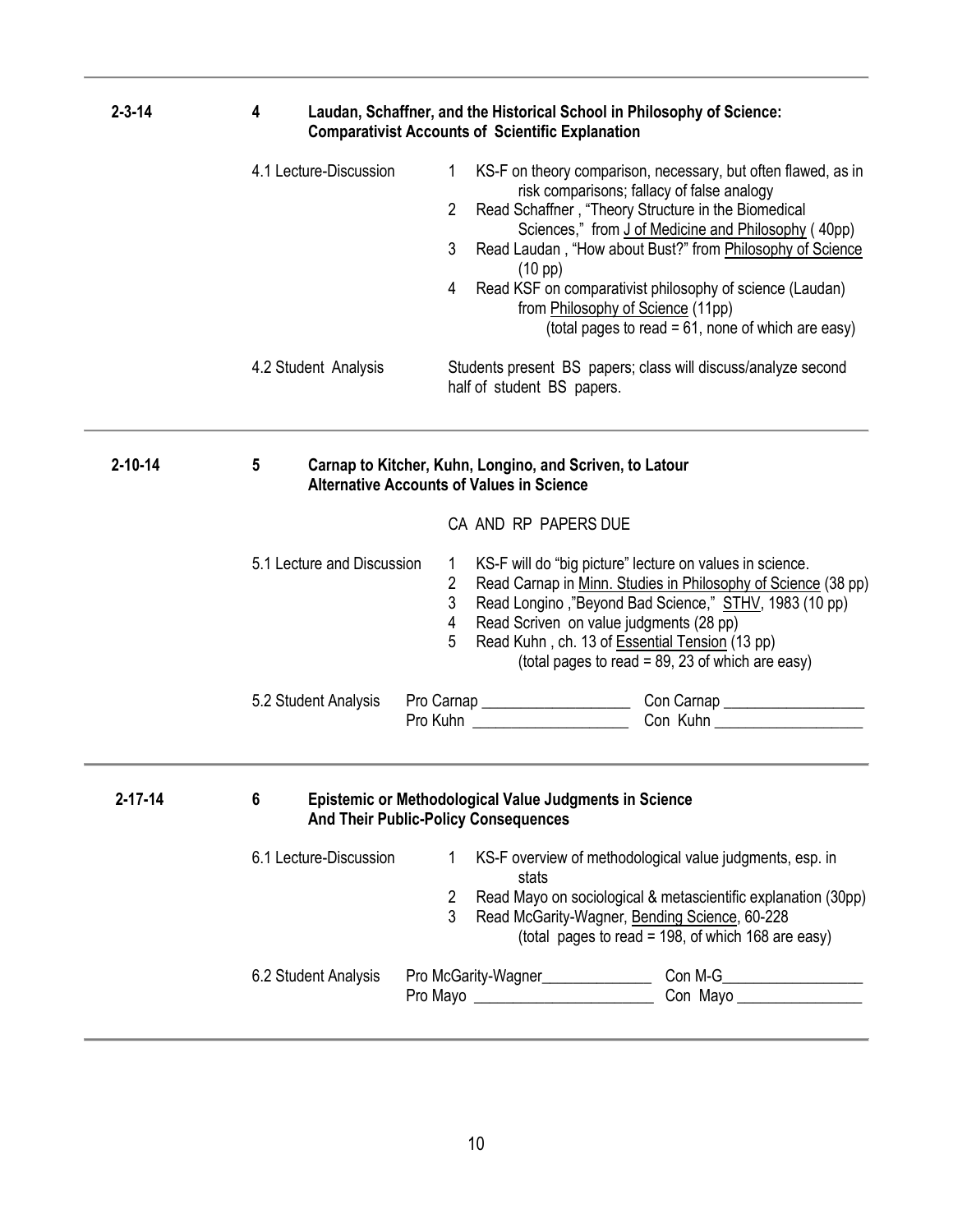| $2 - 24 - 14$ | 7                                                                                               | <b>Epistemic or Methodological Value Judgments in Science:</b><br>The Case of Biochemical Hormesis, The Case of Community Ecology |                                                                                                                                                                                                                                                                                                                                 |  |  |
|---------------|-------------------------------------------------------------------------------------------------|-----------------------------------------------------------------------------------------------------------------------------------|---------------------------------------------------------------------------------------------------------------------------------------------------------------------------------------------------------------------------------------------------------------------------------------------------------------------------------|--|--|
|               |                                                                                                 | FAO AND RP PAPERS DUE                                                                                                             |                                                                                                                                                                                                                                                                                                                                 |  |  |
|               | 7.1 Lecture-Discussion                                                                          |                                                                                                                                   | 1 KSF on conceptual analysis of terms in community ecology;<br>Lewis and equivocation<br>2 Read Calabrese and Baldwin in Nature, 2003 (2pp)<br>3 Read Cook and Calabrese, 2006 (4pp)<br>4 Read KSF on hormesis from H and E Toxicology (44pp.)<br>(total pp. to read - 50, none of which are easy)                              |  |  |
|               | 7.2 Student Analysis                                                                            | analyze them.                                                                                                                     | Class will present AOR papers, and reviewers and class will                                                                                                                                                                                                                                                                     |  |  |
| $3 - 3 - 14$  |                                                                                                 | Class analysis to ensure that paper AOR-REV is perfect. It is due next class.                                                     |                                                                                                                                                                                                                                                                                                                                 |  |  |
| $3 - 10 - 14$ | <b>SPRING BREAK</b>                                                                             |                                                                                                                                   |                                                                                                                                                                                                                                                                                                                                 |  |  |
| $3 - 17 - 14$ | 8<br>Public-Policy Consequences of Ignoring Methodological Value Judgments in<br><b>Science</b> |                                                                                                                                   |                                                                                                                                                                                                                                                                                                                                 |  |  |
|               |                                                                                                 |                                                                                                                                   | AOR-REV AND RP PAPERS DUE                                                                                                                                                                                                                                                                                                       |  |  |
|               | 8.1 Lecture-Discussion                                                                          |                                                                                                                                   | 1 KS-F will lecture on science "tricks" that "hired" scientists use<br>2 Read Michaels, Doubt, 45-160<br>(total pages to read = 115, all easy)                                                                                                                                                                                  |  |  |
|               | 8.2 Student Analysis                                                                            | analyze them.                                                                                                                     | Class will present AOR-REV papers, and reviewers and class will                                                                                                                                                                                                                                                                 |  |  |
| $3 - 21 - 14$ | <b>LAST DAY TO DROP</b>                                                                         |                                                                                                                                   |                                                                                                                                                                                                                                                                                                                                 |  |  |
| $3 - 24 - 14$ | 9                                                                                               | From Machamer and Kitcher to Harman, Lipton, and Schaffner:<br><b>Alternative Accounts of Causal Evidence and Theory Choice</b>   |                                                                                                                                                                                                                                                                                                                                 |  |  |
|               | 9.1 Lecture-Discussion                                                                          |                                                                                                                                   | 1 KS-F will give "big picture" lecture on causal evidence in science<br>2 Read Machamer et al on mechanisms, from Philosophy of<br>Science (24pp)<br>3 Read Kitcher on unificationist accounts from Philosophy of<br>Science (24pp)<br>4 Read Lipton from Episteme (13pp)<br>(total pages to read = $62$ , of which 13 are easy |  |  |
|               | 9.2 Student Analysis                                                                            |                                                                                                                                   | Pro Machamer _________________________________Con Machamer _____________________                                                                                                                                                                                                                                                |  |  |
|               |                                                                                                 |                                                                                                                                   |                                                                                                                                                                                                                                                                                                                                 |  |  |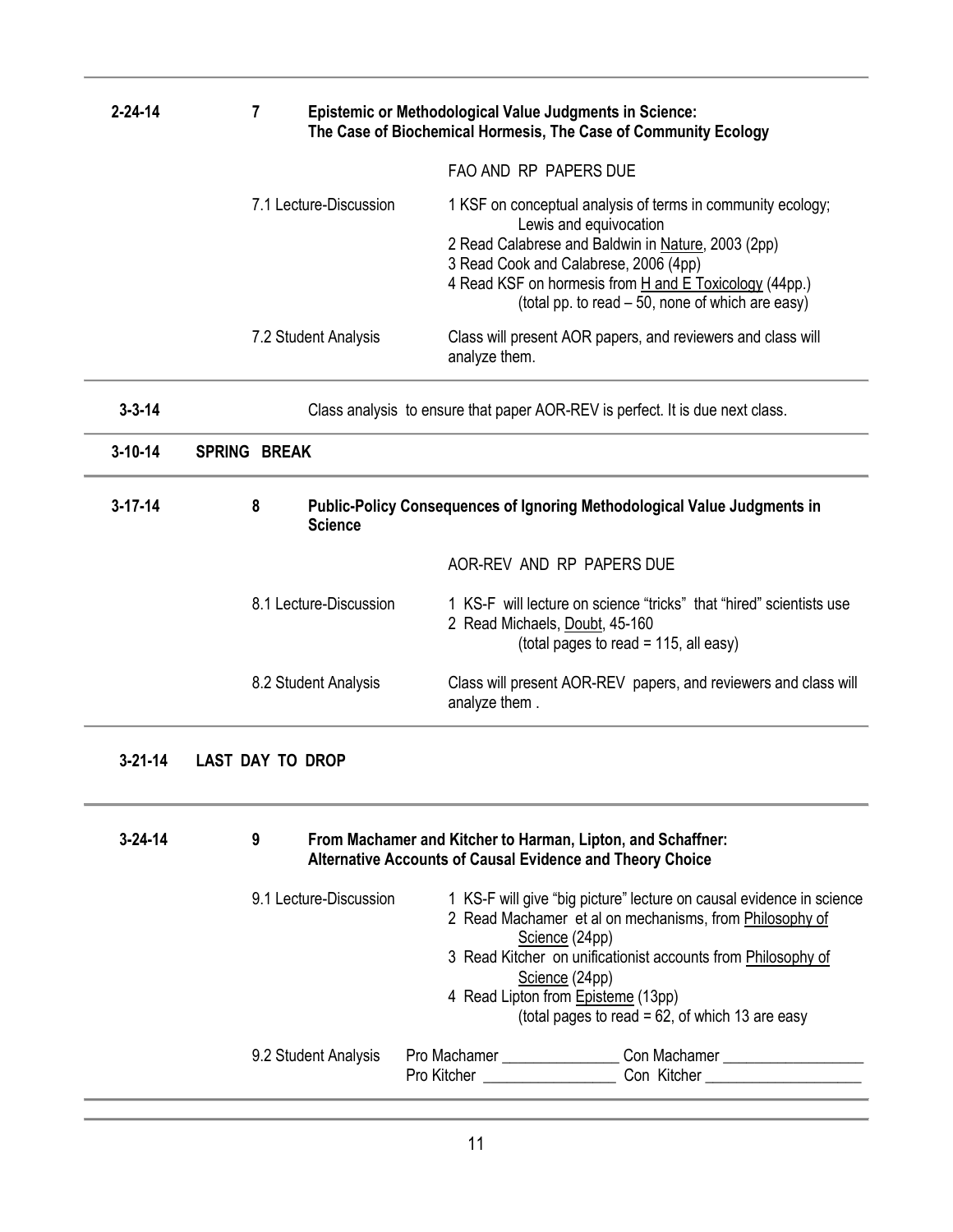| $3 - 31 - 14$ | 10<br>Scientific Certainty and Woodward's Account of Causal Decision-making:<br><b>Evidence for Harm from Environmental Pollutants</b>                                                                                                                                                                                                                                     |  |  |  |
|---------------|----------------------------------------------------------------------------------------------------------------------------------------------------------------------------------------------------------------------------------------------------------------------------------------------------------------------------------------------------------------------------|--|--|--|
|               | FP AND RP PAPERS DUE                                                                                                                                                                                                                                                                                                                                                       |  |  |  |
|               | 10.1 Lecture-Discussion<br>1 Read Woodward, "Explanation" in Phil. of Science (15pp)<br>2 Read KS-F on Woodward, TMI, in Philosophy of Science (20 pp)<br>3 Read Michaels, Doubt, on uncertainty (161-91), militarism (212-3)<br>(total pages to read = $84$ , of which 49 are easy)                                                                                       |  |  |  |
|               | 10.2 Student Analysis Pro Woodward ________________________Con Woodward ____________________________                                                                                                                                                                                                                                                                       |  |  |  |
|               | Students present first half of FP papers, and class and reviewers<br>will analyze them.                                                                                                                                                                                                                                                                                    |  |  |  |
| $4 - 7 - 14$  | 11<br>From Lauden and Savitz -- to Haack, Schaffner, Wing, and Cranor: Alternative<br>Views of Scientific, Especially Epidemiological, Methods and Their Policy<br><b>Consequences</b>                                                                                                                                                                                     |  |  |  |
|               | 11.1 Lecture-Discussion<br>1 KS-F: "big picture" lecture, black-box vs. ecological explanation<br>2 Read Schaffner, "Causing Harm" (16 pp.)<br>3 Read Laudan on reserve (5pp.)<br>4 Read Cranor, "Science with," "Scientific Inferences"(11pp.)<br>5 Read KS-F on statistical significance in Biological Theory (4pp)<br>(total pages to read = 36, of which 5 are e easy) |  |  |  |
|               |                                                                                                                                                                                                                                                                                                                                                                            |  |  |  |
|               | Students present second half of FP papers, and class and<br>reviewers will analyze them.                                                                                                                                                                                                                                                                                   |  |  |  |
| 4-14-14       | EASTER; NO CLASS; CONSULT PRIVATELY WITH PROFESSOR TO ENSURE THAT<br>FP-REV PAPER IS PERFECT. IT IS DUE NEXT CLASS                                                                                                                                                                                                                                                         |  |  |  |
| $4 - 21 - 14$ | 12 <sup>2</sup><br>From Bayesians, Harsanyi, and Glymour to Arrow, Mayo, and Kitcher: Alternative<br>Accounts of Default Rules under Uncertainty and Their Policy Consequences                                                                                                                                                                                             |  |  |  |
|               | FP-REV PAPERS DUE; 48 HOURS AHEAD, EMAIL TO ENTIRE CLASS                                                                                                                                                                                                                                                                                                                   |  |  |  |
|               | 12.1 Lecture-Discussion<br>1 KS-F: "big picture" lecture, types-I,-II error, maximin, exp. Utility<br>2 Read Kitcher on "Public Knowledge" (19 pp)<br>3 Read Cranor, "The Use of Comparative" (18 pp)<br>4 Read first half of FP-REV papers; be ready to assess                                                                                                            |  |  |  |
|               | 11.2 Student Analysis Pro Kitcher ______________________________Con Kitcher                                                                                                                                                                                                                                                                                                |  |  |  |
|               | FIRST HALF OF CLASS DO POINTPOINT PRESENTATIONS ON FP PAPER.                                                                                                                                                                                                                                                                                                               |  |  |  |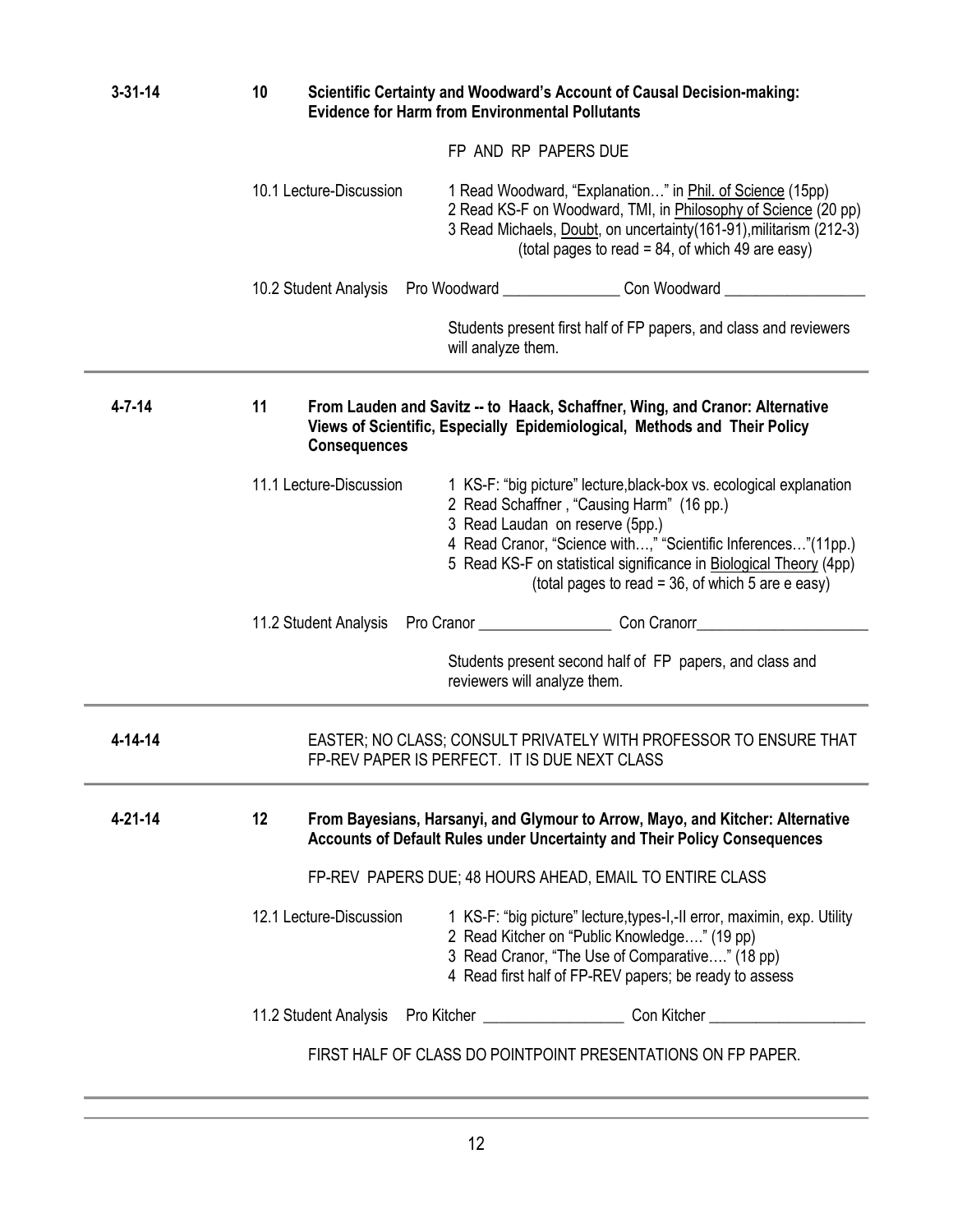| 4-28-14 | Solutions to Policy Mistakes Based on Flawed Philosophy of Science<br>13 |                                                                                                                                                                                                                                                                      |  |  |
|---------|--------------------------------------------------------------------------|----------------------------------------------------------------------------------------------------------------------------------------------------------------------------------------------------------------------------------------------------------------------|--|--|
|         | 13.1 Lecture-Discussion                                                  | 1 Read McGarity-Wagner, Bending Science, 229-end (70pp.)<br>2 Read Michaels, Doubt, 232-265 (33pp.)<br>3 KS-F on professional duties of civic, scientific activism<br>(total pp. to read = $103$ , all easy)<br>4 Read second half of final, revised student papers. |  |  |
|         | 13.2 Student Analysis                                                    | Second half of class gives powerpoint presentation of FP-REV<br>papers.                                                                                                                                                                                              |  |  |

#### **Possible Paper Topics (Not an Exhaustive List)**

#### **Epistemic Topics (Not Exhaustive):**

What methodological value judgments are made by those who find flaws in climate predictions and therefore claim that climate change is scientifically uncertain?

Are the subjective probabilities, used in the IPCC report to assess 5 classes of climate change, scientifically defensible?

What methodological value judgments underpin claims about minimum viable populations, and thus claims about possible future species losses?

What methodological value judgments do critics of evolution and critics of climate change share, when they reject both scientific views?

Is there a scientific basis for asserting racial or sexual differences in intelligence? Explain/adjudicate the controversy.

Is the weakening of US pesticide standards for children from 1996 to 2006, scientifically defensible? On what epistemic and methodological value judgments, in the relevant science, does this weakening rely?

From a purely scientific point of view, is homosexuality "natural" in the non-human animal kingdom? Explain/adjudicate the controversy.

Do critics in the "Climategate" debate misprepresent the nature and significance of scientific anomaly?

Use Woodward's counterfactual causal method to evaluate critics of climate change.

Use Laudan's comparative theory assessment to evaluate critics of climate change.

Do studies of UCLA epidemiologists, who deny oil-drilling Amazon harm, misrepresent scientific certainty? How? With what consequences?

What rules for type-I and type-I analysis should be followed in assessing climate change?

What rules for type-I and type-I analysis should be followed in assessing cancer risks?

What rules for type-I and type-I analysis should be followed in assessing biochemical hormesis?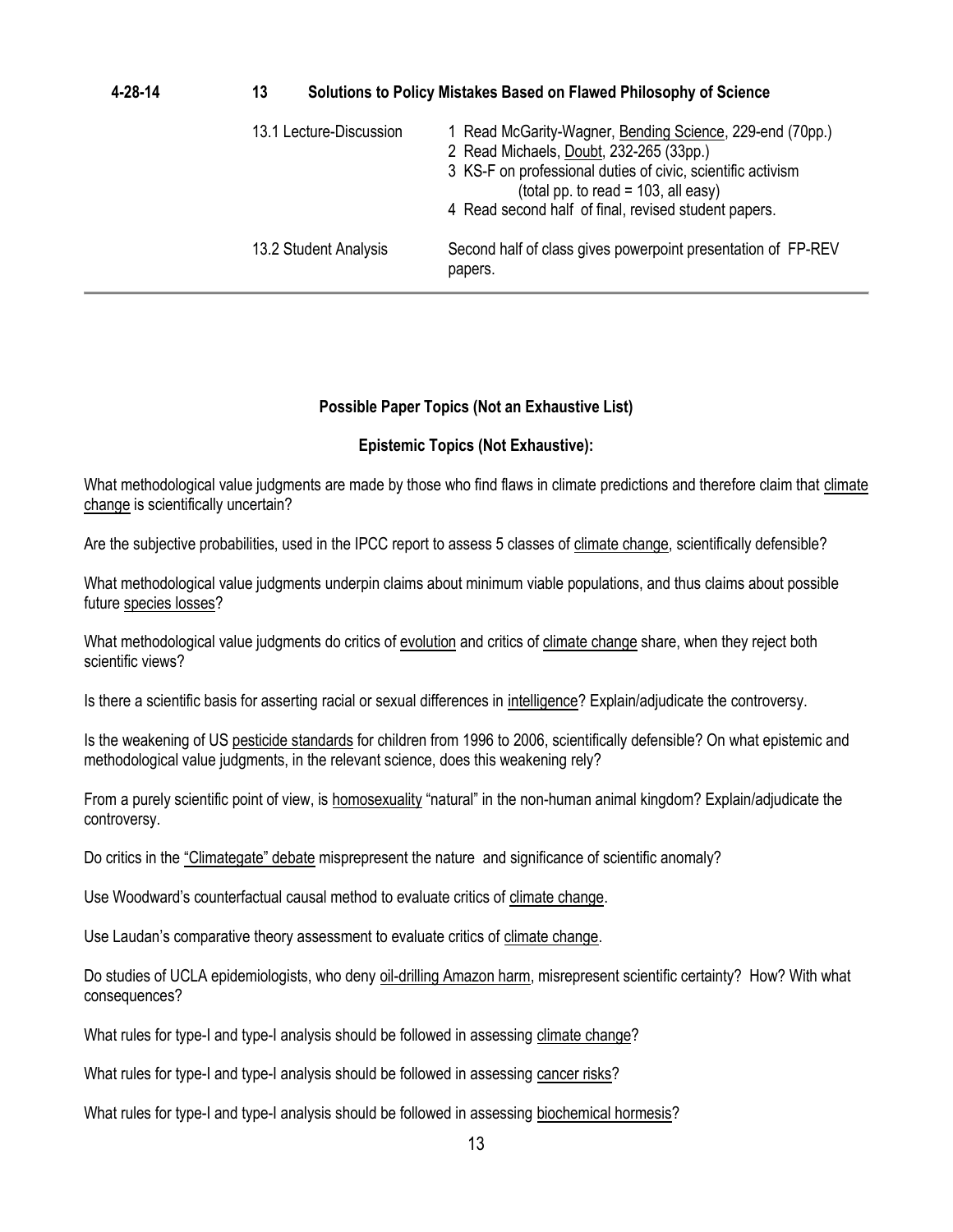What rules for type-I and type-I analysis should be followed in assessing possible species losses?

### **Ethics Topics (not Exhaustive)**

Is the 1995 scientific-experimentation rule, that allows experiments on civilians without their knowledge and consent, provided an independent committee has agreed, ethically defensible?

Is the 1995 scientific-experimentation rule, that allows secret experiments, esp. biowarfare experiments, provided an independent committee has agreed, ethically defensible?

Should scientific tests of pharmaceutical effectiveness and safety continue to be done by drug companies, or should they be done by an independent government agency, but funded by the companies?

### **SAMPLE PAPERS THAT PROVIDE MODELS FOR YOUR OWN FINAL, PUBLISHABLE PAPER**

#### **1 Sample Papers That Use Philosophy of Science Analysis to Assess Competing, Policy-Relevant Scientific Claims**

Wendy Parker, "Comparative Process Tracing and Climate Change Fingerprints," *Philosophy of Science Association Proceedings*, 2008.

Wendy Parker, "Whose Probabilities? Predicting Climate Change with Ensembles of Models", *Philosophy of Science Association Proceedings*, 2008.

Kevin Elliott, "A Novel Account of Scientific Anomaly," *Philosophy of Science* 73 (2006): 790-802.

KSF paper on Woodward's account of causal inference and nuclear energy, from ch. 4 of her 2011 book, *WWW*, from class 10 of this course

### **2 Sample Papers That Use Philosophy of Science Analysis to Show That a Scientific Claim Is False**

Oreskes paper on climate change from class 3 of this course

Roger Cooke, "Risk Assessment and Rational Decision Theory," *Dialectica* 36, no. 4 (1982).

KS-F paper from *Modern Energy Review*, 2009, on her website website at www.nd.edu/~kshrader/pubs/

KSF paper *Human and Experimental Toxicology*, 2008, on her website at www.nd.edu/~kshrader/pubs/

#### **3 Papers That Use Philosophy of Science Analysis to Show That a Methodological Value Judgment is False**

Carl Cranor papers on risk assessment from class 11 of this course.

Kevin Elliott, "Conceptual Clarification and Policy-Related Science," *Perspectives on Science* 8 (2000): 346-366.

Deborah Mayo paper on risk assessment from class 6 of this course.